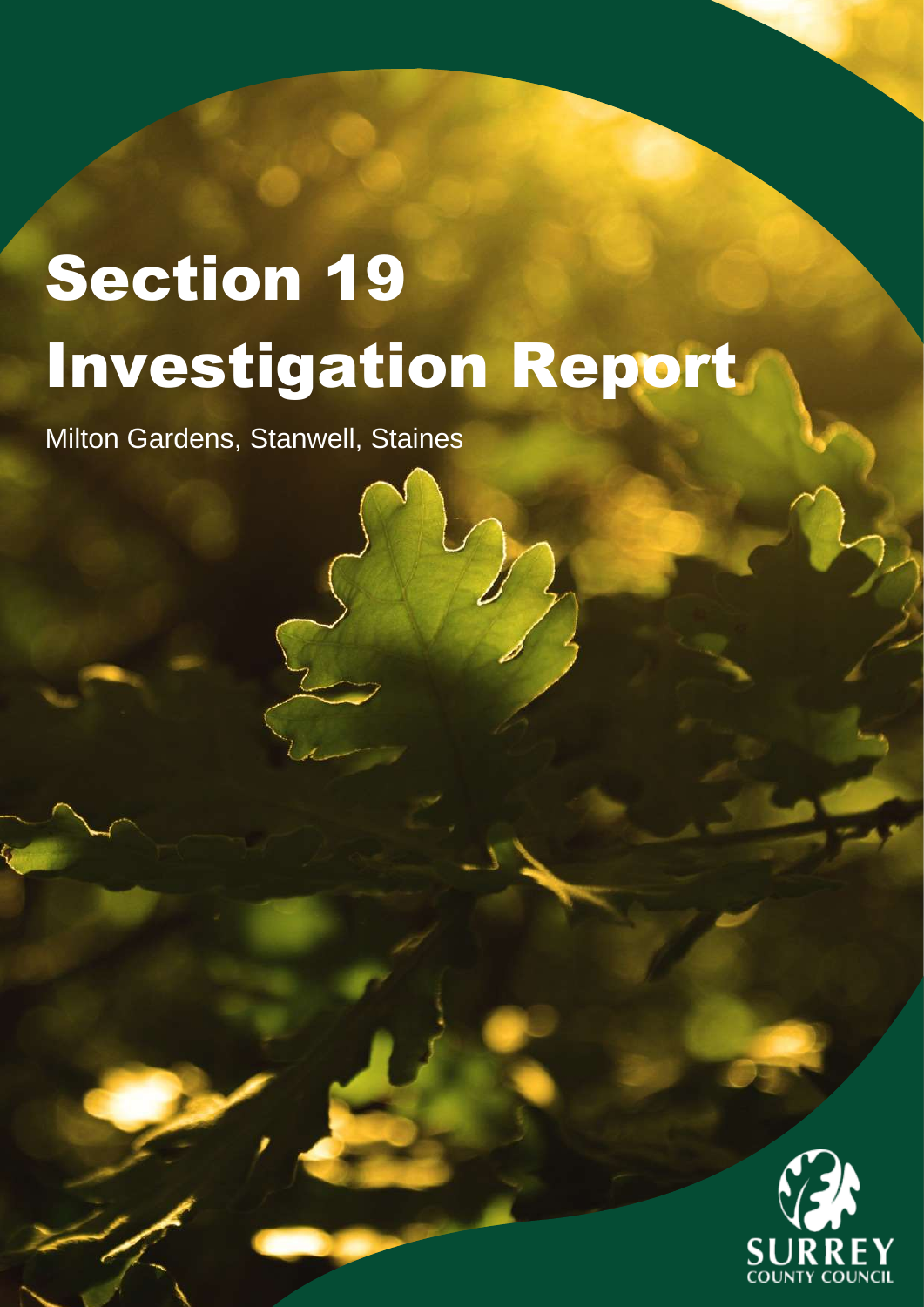# **Section 19 Report – Milton Gardens, Stanwell, Staines**

# **Summary of Flood event: (Date/time/who reported)**

On 28<sup>th</sup> January 2021 the junction of Milton Gardens and Chesterton Drive was flooded partially before the flood water started to rise on the  $30<sup>th</sup>$  January as a result of the rainfall that fell from Storm Christoph. The flooding limited access significantly to and from Milton Gardens with residents reporting that vulnerable residents in the area were unable to get help.

Residents reported the flooding to Thames Water and Spelthorne Borough Council on the morning of the 30<sup>th</sup> January. However the residents report that nothing was done and crews from Thames Water left without communication to residents about next steps. Residents received support from a local charity who provided sandbags to protect properties.

The flooding was also reported to Surrey County Council's emergency hub on 28<sup>th</sup> January however a crew did not attend until late on the 31<sup>st</sup> January to pump the water away with approximately 15 tank loads being removed from the highway. Following the pumping there have been no further reports of flooding since that weekend.

# **Source of flooding:**

The source of flooding at Milton Gardens was likely a combination of rising groundwater and surface water flowing to low points. As the area drains to soakaways, rising groundwater is likely to have filled the storage area of the soakaway. This rising groundwater is likely to have been caused by the high levels in the main rivers nearby to this location including the River Thames. This means that the capacity to drain surface water falling on the highway was reduced. When the capacity of the soakaways and gully connections had been exceeded, no more water would be able to drain away through the gullies. Water then flowed over the surface along Chesterton Drive and collected around the junction of Milton Gardens.

# **Receptor of flood water:**

The flooding that occurred at the end of January caused flooding to the highway on Chesterton Drive and Milton Gardens. Properties on both Chesterton Drive and Milton Gardens were flooded externally with water on front gardens and in some cases up to the front door. Two properties were also flooded internally as a result of bow waves from cars driving through flood water.

# **Effect of flood water: - Table of totals**

| <b>Properties flooded Internally:</b> | 2 – caused by bow waves from cars<br>driving through flood water |
|---------------------------------------|------------------------------------------------------------------|
| <b>Properties Flooded Externally:</b> | 9                                                                |
| Roads Flooded?                        | Milton Gardens, Chesterton Drive                                 |
| Other:                                | N/A                                                              |

# **Cause of flooding:**

High groundwater filling up soakaways on the highway. This means any surface water falling on the highway was not able to drain away. Water then flowed to the low point at the junction of Milton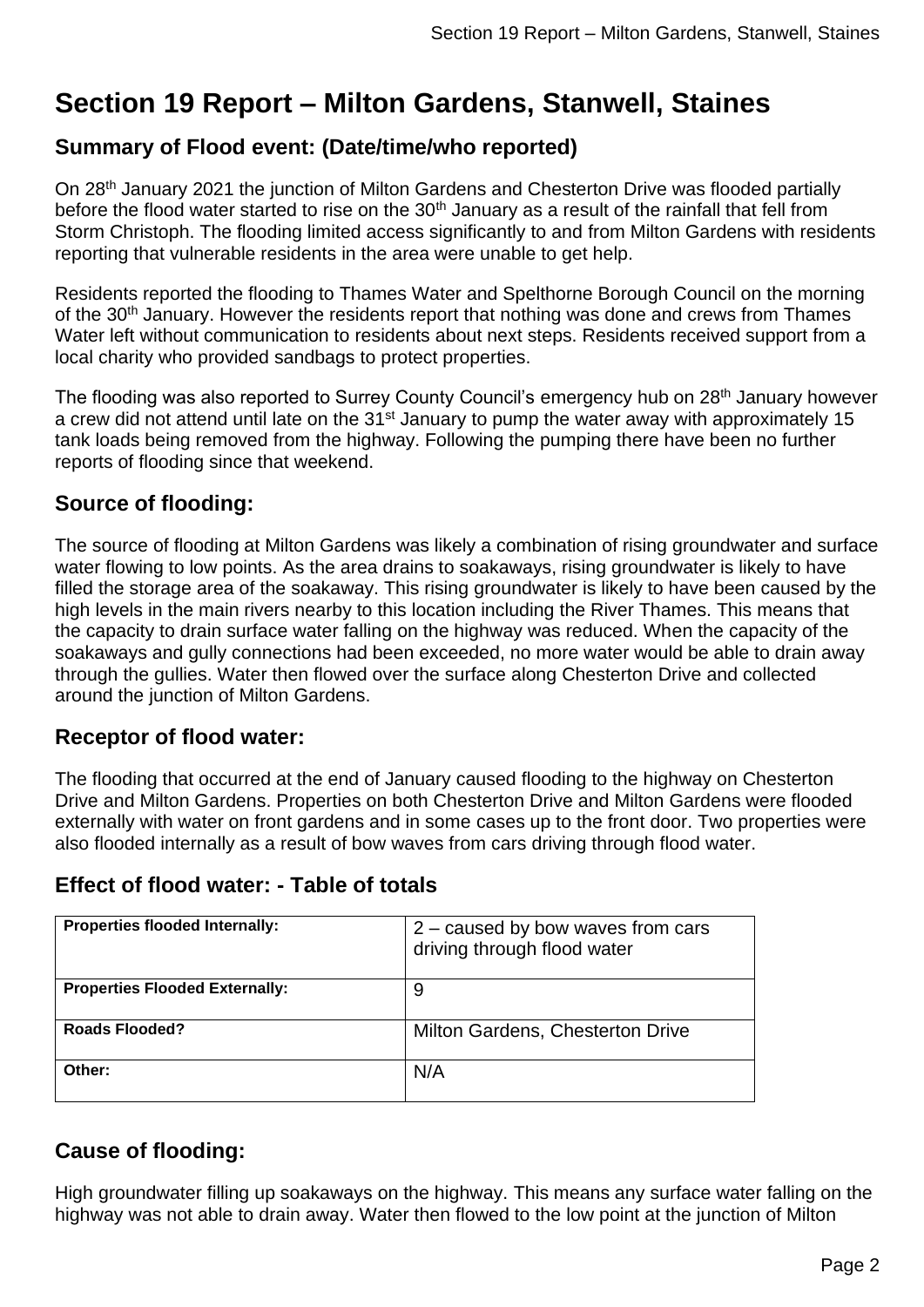Gardens and Chesterton Drive. The area is low lying compared to the surrounding land and the area around Chesterton Drive is at significant flood risk from surface water flooding with the junction of Milton Gardens and Chesterton Drive being at risk of flooding from a 1 in 30 year storm.

The area around Milton Gardens and Chesterton Drive is at risk of groundwater flooding above surface.

The underlying bedrock geology in the Staines area is the London Clay. On top of the clay there is a thin veneer of superficial river gravel deposits called the Kempton Park Gravels. Local borehole records indicate that in this area the thickness of the gravels is commonly 7m.

In general, water is unable to infiltrate into the impermeable London Clay. The gravels lying on top of the clay allow groundwater to accumulate in the spaces between the gravel particles, analogous to water being stored in a sponge.

There is a complex interaction between rainfall, surface water, local groundwater and river levels. In general, prolonged or high rainfall accumulations in the winter months result in recharge of the underlying local groundwater in the gravels. There is also a hydraulic link of the local groundwater to the River Thames. When the river levels are high then the groundwater level is similar. Over a period of prolonged winter rainfall, high river levels coupled with high groundwater levels result in surface water ponding and flooding in low lying areas as surface water cannot drain away.

Due to the proximity with the River Thames the geology in large parts of Spelthorne including Staines, has superficial River Terrace Deposits. This means that when the River Thames is high, water flows through the ground easily. When the Thames is higher than ground level, groundwater will be at the same level, meaning that lower lying land will experience groundwater coming to the surface.

#### **Who has roles/duties/tasks related to managing the risk of flooding?**

Surrey County Council's Local Highway Office has a responsibility to ensure that all highway drainage is free of obstructions and ensure soakaways are clean. There is no responsibility to upgrade capacity of soakaways or other highway drainage.

Landowners have a responsibility to protect their own property.

#### **Recommendations**

The following recommendations have been made following the investigation. The authorities who should make a decision on whether they are taken forward have also been identified:

- 1) Surveys of the highway drainage system are undertaken to both check the condition of the pipes and soakaways and to map the system onto Kaarbontech. This should also be done to establish if there is a connection into any of the piped main rivers nearby. – **Surrey County Council Highways**
- 2) Clear communication out to residents detailing the correct authorities for different elements of a flood event, including sandbags, vulnerable residents, and emergency response along with the correct phone numbers. – **Surrey County Council, Spelthorne Borough Council (Surrey Prepared)**
- 3) Welfare checks to be done for the residents to identify vulnerable residents and inform them of risk – **Spelthorne Borough Council/Surrey Fire and Rescue**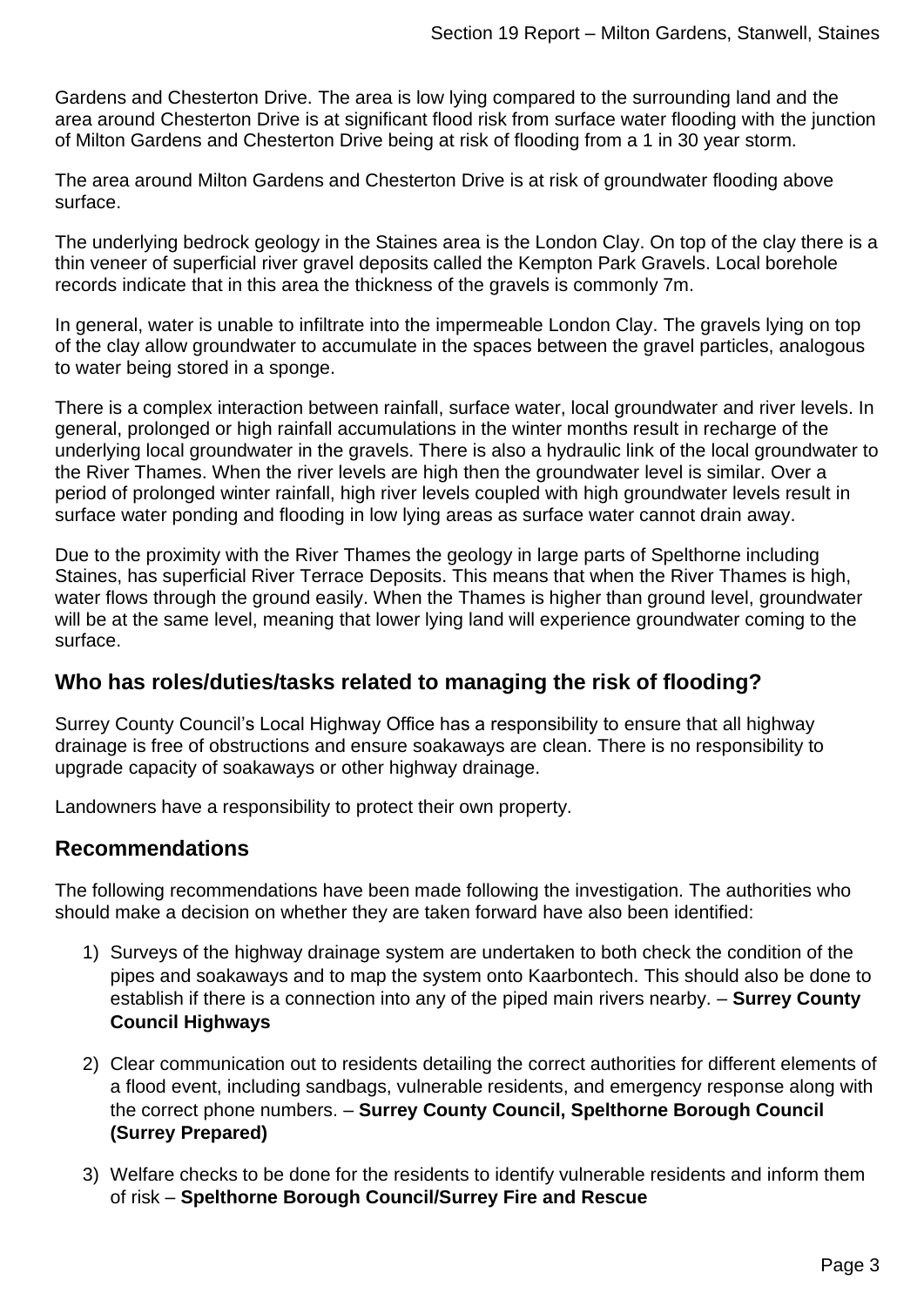- 4) Ensure all vulnerable residents in this area are recorded on Vulnerable people database and given advice on how to sign up to similar databases for utility companies – **Spelthorne Borough Council**
- 5) Conversation with residents about household emergency plans and whether they would like to set up a Flood Action Group - **Surrey County Council/Surrey Prepared**
- **6)** Residents to look into property level protection measures to protect homes from bow waves created by cars driving through flood water – **Property owners**